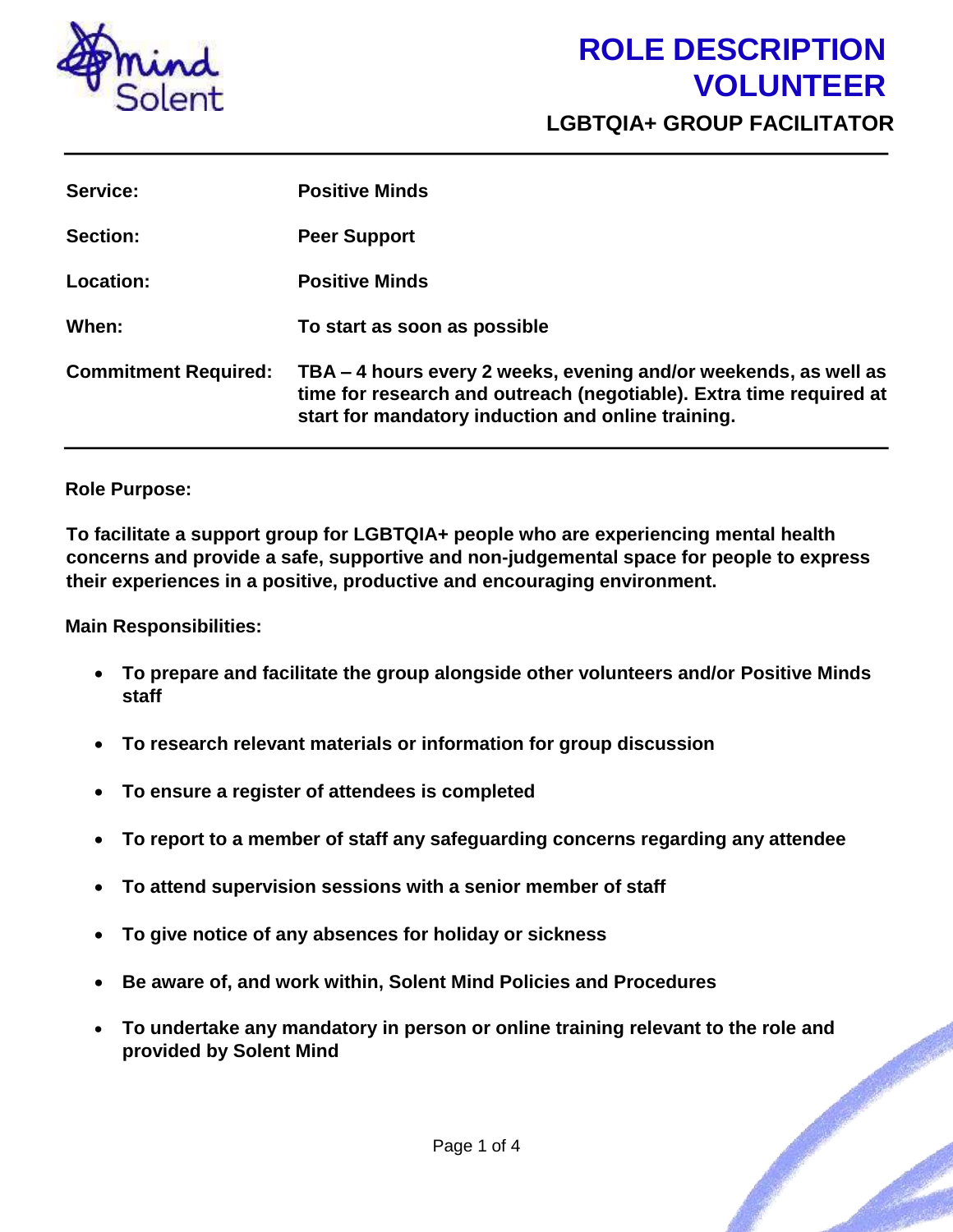#### **About You:**

#### **Essential Requirements**

#### **Items on this list are vital for you to be suitable for this role**

- Has a good understanding of issues facing LGBTQIA+ people
- Has a non-judgemental and non-discriminatory approach to issues facing LGBTQIA+ people
- Has an understanding/awareness of mental health issues in LGBTQIA+ people and communities
- Full understanding of boundaries; including confidentiality and using discretion when dealing with individuals within a group
- Is trustworthy, reliable and a good timekeeper
- Good IT skills

#### **Desirable Requirements**

#### **Items on this list would be desirable**

- Identify themselves as part of the LGBTQIA+ community and/or has a close connection to someone who is LGBTQIA+
- Has some experience of working with vulnerable people in a paid or voluntary capacity
- Has some experience of preparing and delivering groups

#### **What's in it for you?**

- You will have the opportunity to gain experience in supporting people from the LGBTQIA+ communities, with mental health issues, so they can meet in a supportive and encouraging environment.
- Your input could make a difference to people's lives, so you may have the satisfaction of seeing individuals feel mutually supported and more confident.
- This role could also provide you with greater experience if you are looking into developing professionally within the voluntary sector or community work.
- You will have the opportunity to be an integral part of a team of staff and other volunteers, to support people who are struggling with their mental health.
- Aside from the mandatory courses, there will be opportunities for on-going training and personal development.

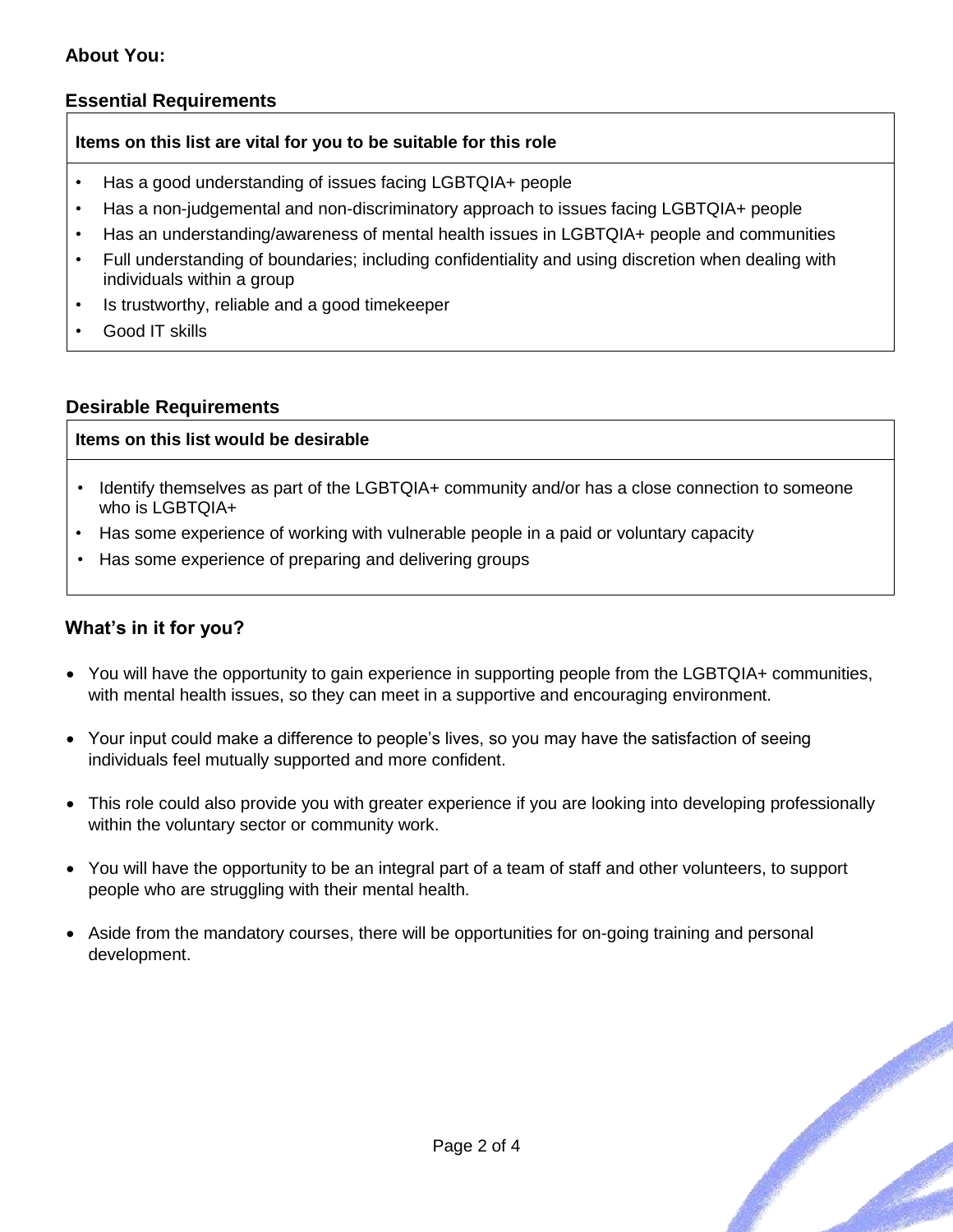#### **Why we want you:**

After running an extensive survey, we are creating a group to respond to the needs of our LGBTQIA+ service users who do not have a specific outlet to discuss and share particular issues that may be affecting their lives. Our aim is to create a peer-led, welcoming, and accessible group for our service users in Portsmouth, so we are looking for volunteers to help in supporting and developing this project.

#### **Additional Notes:**

An Enhanced and Barred DBS check is required for this role.

The selection process will include completion of an application form and a successful informal interview. Volunteering will only formally start after the DBS and referencing processes are completed.

Transport costs will be reimbursed, and relevant training is provided online and/or at Solent Mind HQ in Southampton free of charge.

#### **For further information about this volunteer role please contact:**

#### **Deyzi Bailey (Senior Administrator)**

Office: 02392 824795 (Positive Minds office)

Email: dbailey@solentmind.org.uk

positiveminds@solentmind.org.uk

**Role Updated:** March 2022 **Created By:** Deyzi Bailey